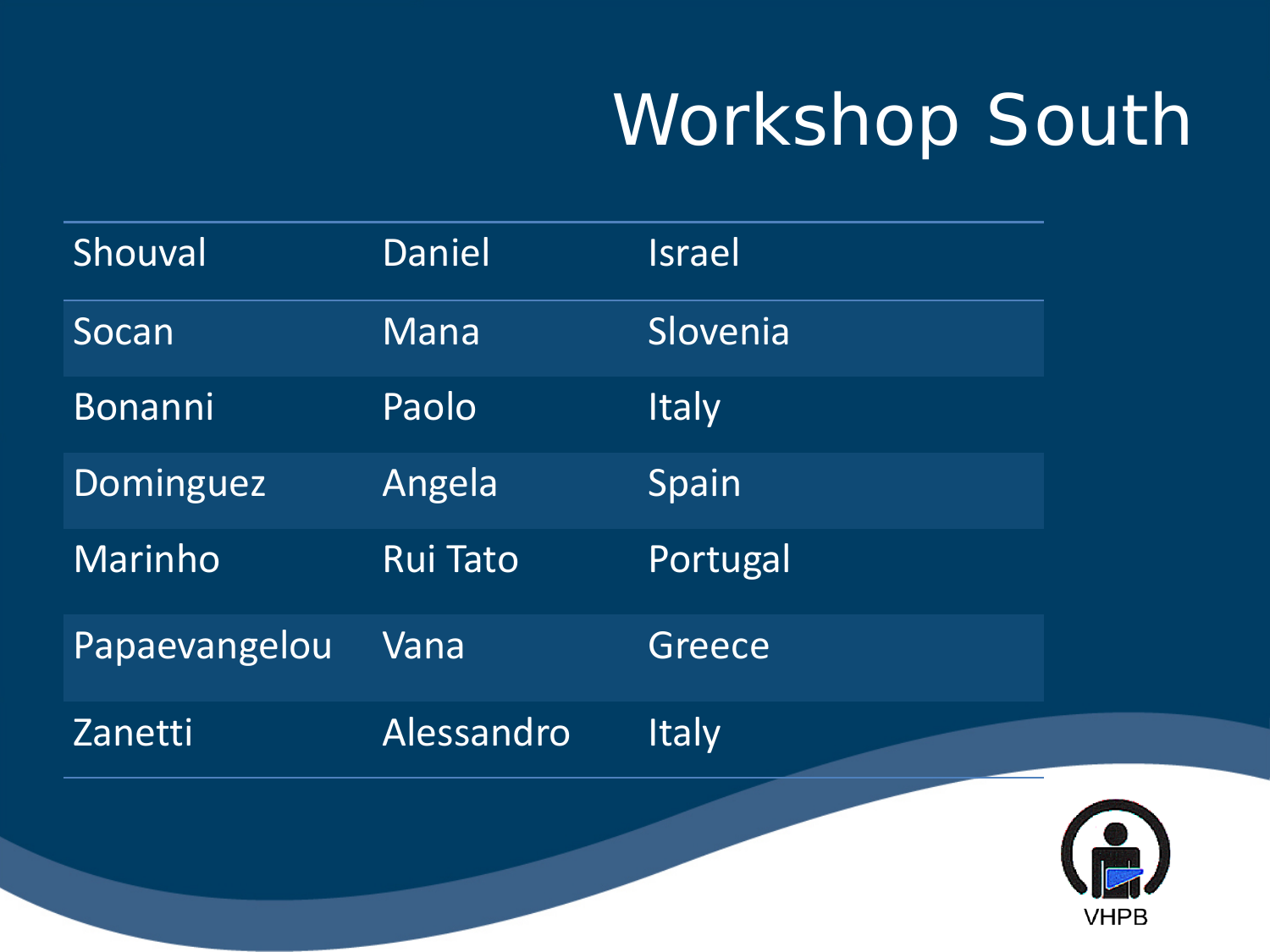What still needs to be done in the prevention and control of viral hepatitis

## 1) HBV

- Better surveillance of chronic hepatitis and HCC.
- Good vaccination coverage. More efforts to guarantee the sustainability .
	- Improve coverage of birth dose,
	- Better screening of pregnant women,
	- Respond to increased activity of anti vaccination groups
	- Increase awareness and implementation of the guidelines
	- Communicate success stories

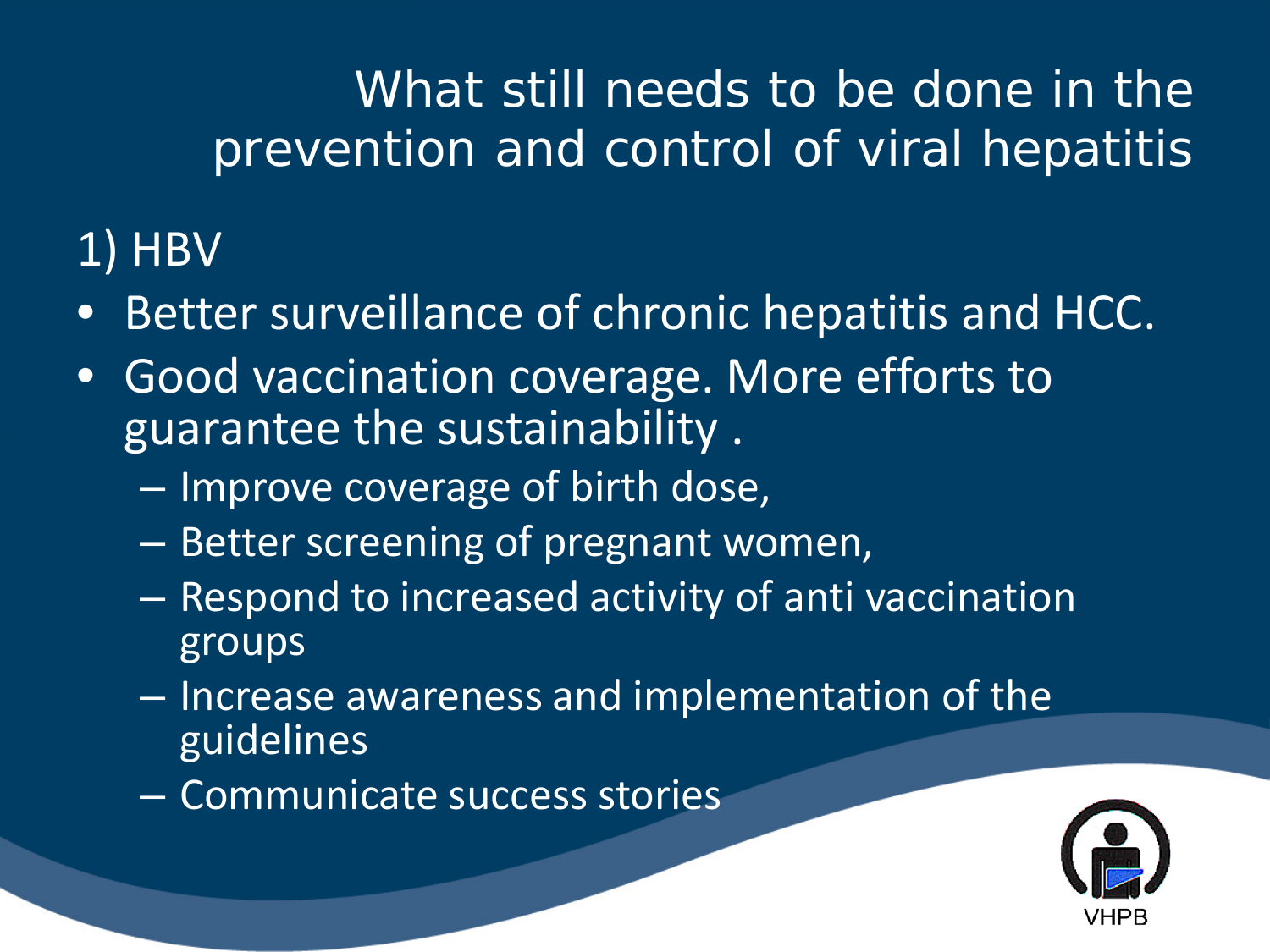### What still needs to be done in the prevention and control of viral hepatitis

#### **HCV**

- Better understanding of national history of HCV
- Introduction of a notification system, national registries and surveillance of chronic hepatitis and HCC.
- Pilot studies to know the prevalence of anti- HCV in the population and the cost of universal screening.
- Screening is recommended provided there are resources to treat the identified indivuals.
- Promote harm reduction actions eg disposable needles, etc..
- To promote education international precaution measures for HCW
- Sustain the safety measures (NAT) of blood supply.

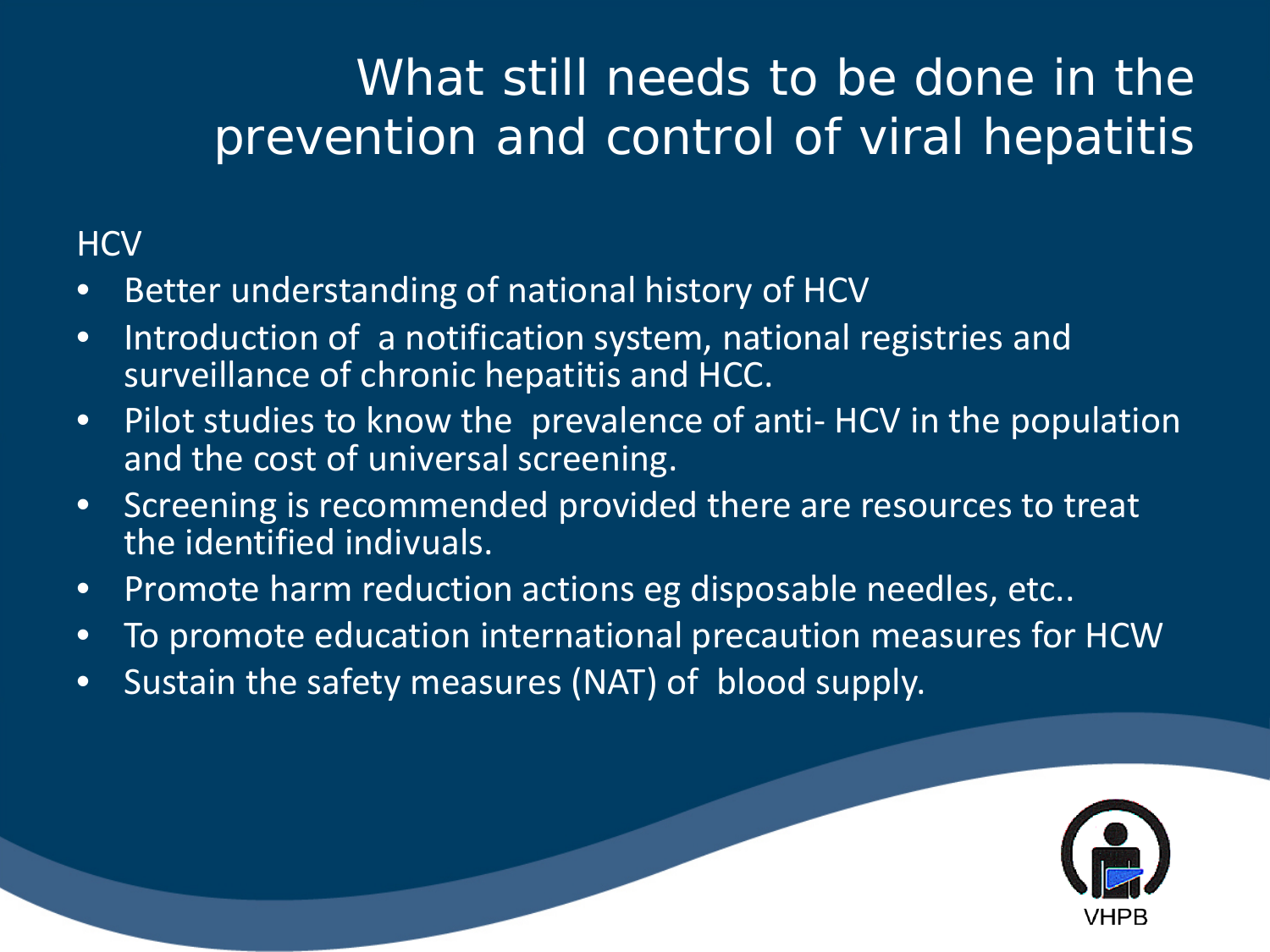## What still needs to be done in the prevention and control of viral hepatitis

**HAV** 

- Recommend HAV vaccination of persons traveling to relatives .
- Implementation of MSM vaccination and other risk groups.